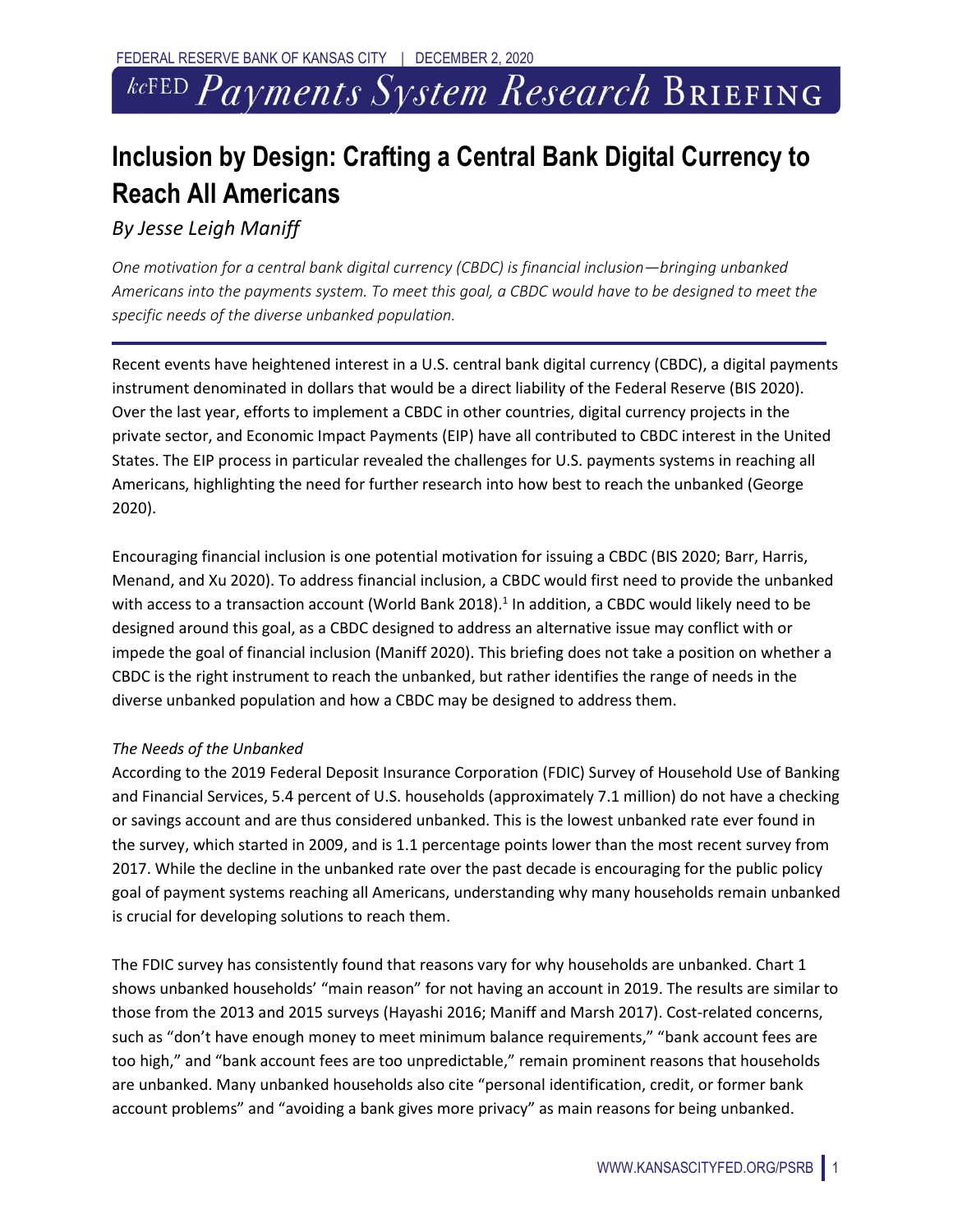Inconvenient hours and locations of banks also continue to be a problem for a few unbanked households.

## **Chart 1: Response to the 2019 FDIC Survey of Household Use of Banking and Financial Services: Main Reason for Not Having a Bank Account**



Source: FDIC.

The second most-cited main reason for not having a bank account is "do not trust banks." This is notable because "do not trust banks" is distinct from the "fees are too high," "fees are too unpredictable," and "avoiding gives more privacy" responses, suggesting another factor is causing unbanked households to distrust banks.<sup>2</sup> Thus, even if financial institutions address all of the other main reasons cited for not having a bank account, some unbanked households may still remain unbanked.

In addition, the manner in which unbanked households receive income affects their financial needs. In 2017, 26.5 percent of unbanked households received income by cash. Previous research has shown that how employees receive their pay strongly influences their banking status, with the unbanked twice as likely to be paid in cash as banked employees (Pew Health Group 2010). If unbanked households are able to operate entirely within a cash society, they may not have compelling reasons to open an account.

Even some unbanked households who receive income via checks or on prepaid cards may not be interested in having a bank account. According to the FDIC survey, a majority of unbanked households are not interested in having a bank account: 56.2 percent were "not at all" interested, while 18.9 percent were "not very" interested. Only 24.8 percent were "very" or "somewhat" interested in having a bank account. However, some of these households might be more inclined to change their banking status than others, depending on their reason for not having a bank account. For example, about one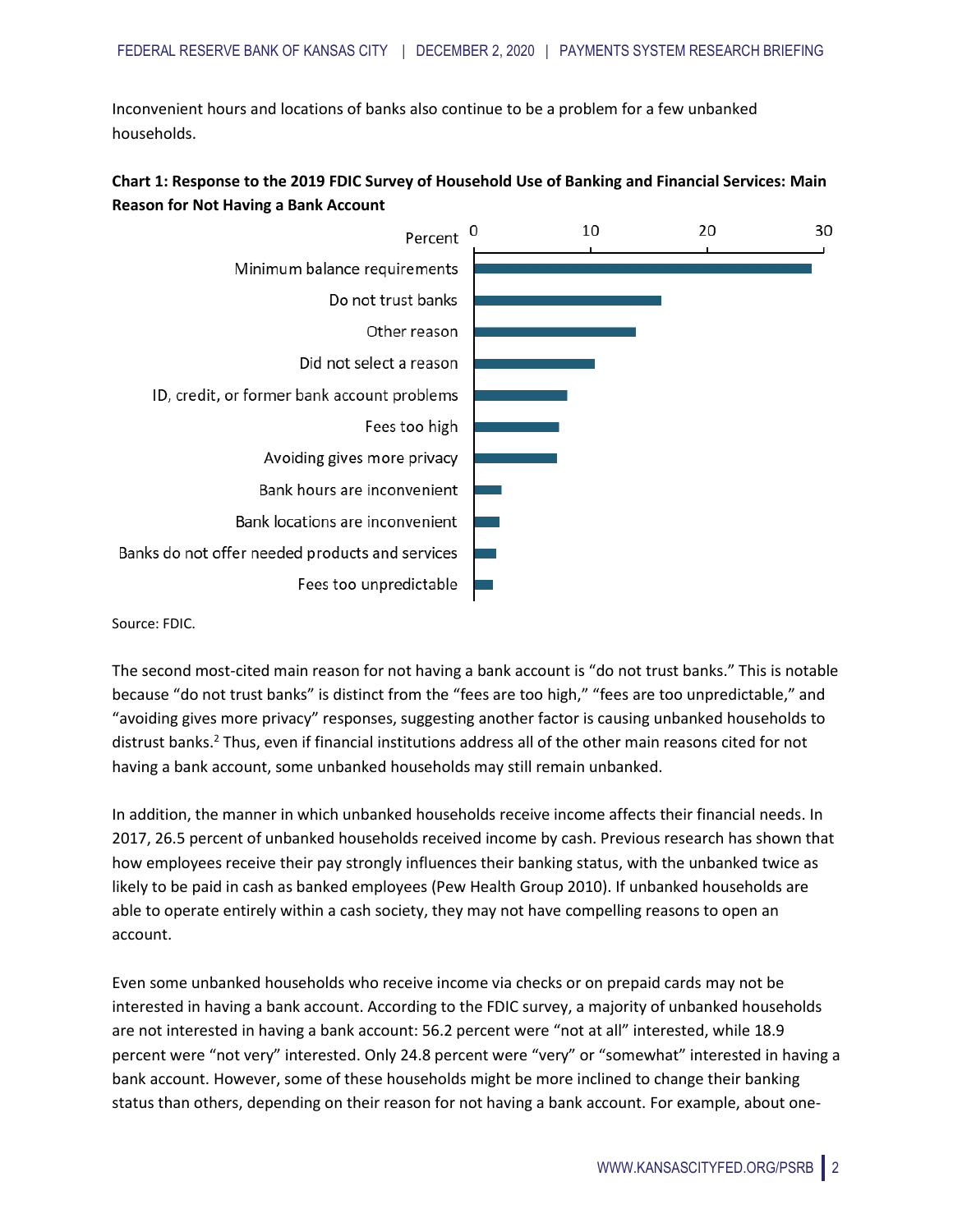third of "very" or "somewhat" interested unbanked households cited "don't have enough money to meet minimum balance requirements" as their main reason for not having a bank account.

Whatever their reason for not having a bank account, unbanked households are significantly more likely to be excluded from digital payments than banked households (Toh and Tran 2020). Only 33.8 percent of unbanked households have home internet access, compared with 82.6 percent of banked households. Smartphone ownership among the unbanked is only 63.7 percent compared with 86.6 percent in banked households. Moreover, unbanked households are nearly twice as likely as banked households to have to cancel cell phone service due to cost (Pew Charitable Trust 2016). This means that smartphone ownership may not indicate whether an unbanked household would have consistent access to digital payments.

#### *Addressing Needs and Access in a CBDC Design*

A CBDC designed to address financial inclusion will have to address many, if not most, of the various reasons consumers cite for being unbanked. Unlike many of the current design proposals in circulation, this briefing does not take a stance on whether a public or private entity will offer CBDC accounts or whether a CBDC should be designed to be cash-equivalent, account-based on a new platform, or a hybrid CBDC (distributed through third parties).<sup>3</sup> Instead, this briefing proposes six design features that address specific problems facing the unbanked.

First, a CBDC designed for the unbanked should have no minimum balance requirements, as these requirements appear to be a barrier to many unbanked households in the FDIC survey.<sup>4</sup> This could be achieved in several ways, starting with the promotion of healthy competition in the marketplace. Stricter measures could include legislation or regulation to guarantee that there will always be one entity allowing consumers to hold CBDC without a minimum balance requirement, or to explicitly ban minimum balance requirements for all CBDC accounts. However this goal is achieved, setting no minimum balance requirements would be crucial to attracting unbanked consumers to CBDC accounts and having them maintain those accounts.

Second, consumers should be able to access CBDC and transact with it anytime, anywhere, and for little or no cost. This feature would mimic the convenience of cash in a digital form and address the problems of inconvenient bank hours and locations and high or unpredictable fees. Cash-equivalent designs are not the only methods for achieving this feature; multiple technology designs can achieve these types of transactions, such as real-time or peer-to-peer payments, on a variety of legacy and new payment rails. The more difficult task is ensuring that unbanked consumers pay negligible fees to make transactions using CBDC, as fees are often one way institutions make profits.

Third, a CBDC will have to balance transaction privacy for consumers while still complying with the Bank Secrecy Act and anti-money laundering regulation. While only 7.1 percent of unbanked households list "avoiding a bank gives more privacy" as their main reason for being unbanked, it is the third most-cited overall reason for being unbanked (36 percent). Moreover, unbanked consumers may be concerned about transaction privacy for additional reasons. Because firms that cater to unbanked households may not be able to recover their costs in the traditional ways, through fees, they may have to recover them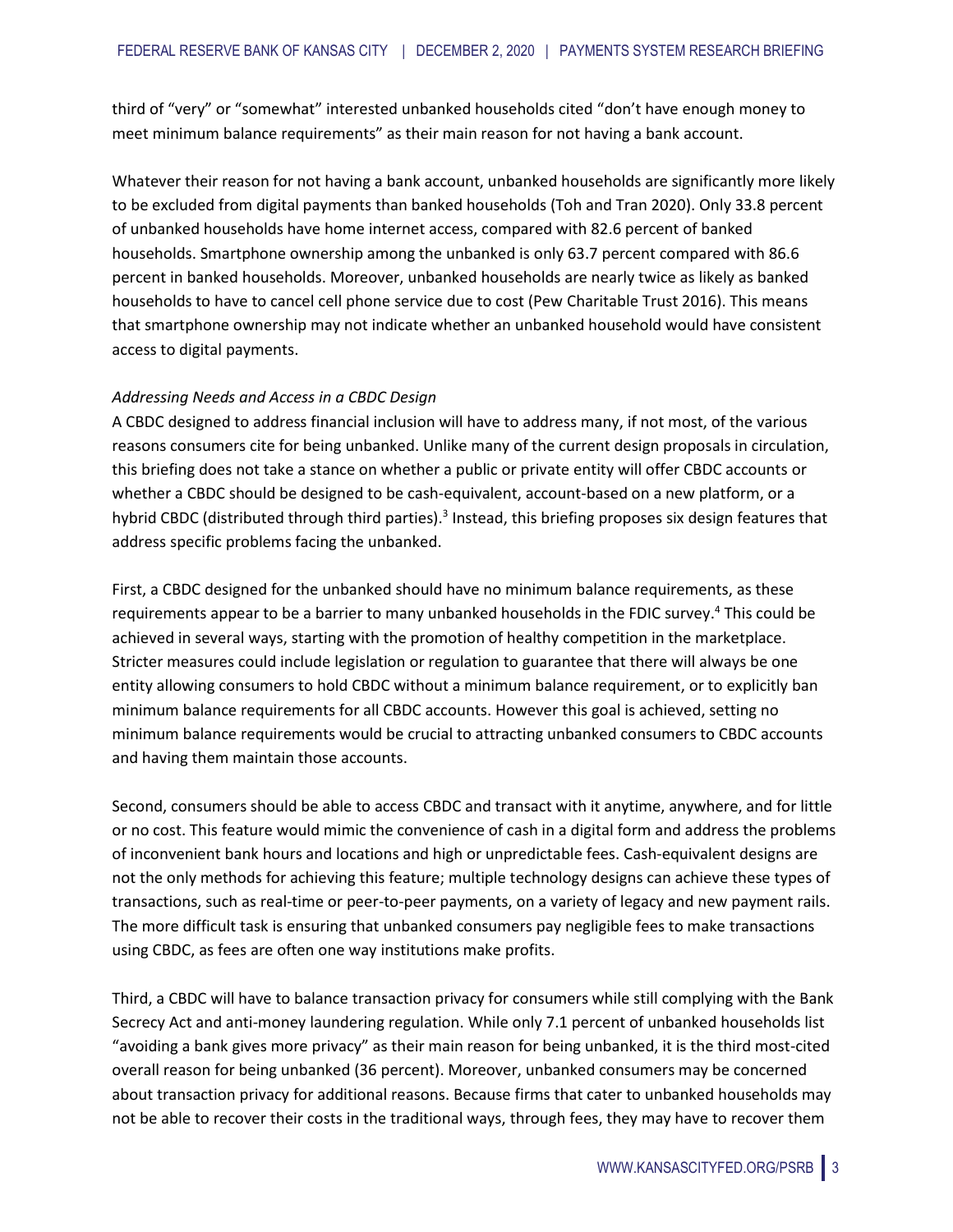in another way: selling data. As a result, a CBDC design for the unbanked should be focused on privacy and use caution in determining which parties can see, read, and maintain transaction data.

Fourth, endpoint access for a CBDC will have to entail more than a digital wallet via a smartphone app or webpage. Because unbanked households are less likely to have a smartphone or internet access than banked households, an assortment of endpoint solutions may be necessary to reach them, ranging from brick-and-mortar locations to stored-value cards to portable hardware devices.

Fifth, a CBDC should be at par with cash, and cash should be able to be converted into CBDC at little to no cost to the consumer. Just because a CBDC exists does not mean that cash businesses will immediately convert to it. Many unbanked consumers may still receive their income in cash. To avoid a potential predatory market for conversion, cash would need to be able to be converted to CBDC without cost.

Finally, financial institutions cannot be the only entities to support a CBDC. Many unbanked households are not interested in opening a bank account, and many unbanked consumers do not trust banks. To reach these unbanked households, public or private entities other than financial institutions will have to offer consumer interfaces or accounts for a CBDC. While these consumers may still be considered unbanked under the current definition, access to a CBDC account would allow them to be included in a digital financial system.

#### *Conclusion*

For a CBDC to achieve the goal of financial inclusion, or reaching all Americans, it must account for the needs of the unbanked with specific design features. Although these six features are by no means exhaustive solutions to the unbanked problem, a CBDC could alleviate some of these obvious concerns facing unbanked households. Whether some unbanked households would view a CBDC account any differently than a bank account remains to be seen. If some unbanked households see no distinction between the two, then a CBDC may not be able to reach those who wish to remain outside of the financial system. To overcome this challenge, policymakers may need to further consider whether to differentiate CBDC access from other digital products offered today and provide corresponding financial education.

#### **Endnotes**

<sup>3</sup> Previous research has shown that a cash-equivalent CBDC and an account-based CBDC would likely be more accessible than a hybrid CBDC that relies on financial accounts (Wong and Maniff 2020). This article does not presume that a hybrid model would be limited to financial accounts.

<sup>1</sup> While others have suggested that a CBDC may benefit the underserved by providing competition in the financial services market, this briefing focuses on the unbanked—those without a transaction account—and uses the term "account" to refer to a means of accessing a financial service (rather than describing an account-based CBDC). Whether or not a CBDC should be account-based is a separate discussion.

<sup>2</sup> In 2016, the FDIC found that some consumers feel that "they don't belong" in banks and that the culture of alternative financial services made them feel more comfortable (Rengert and Rhine 2016).